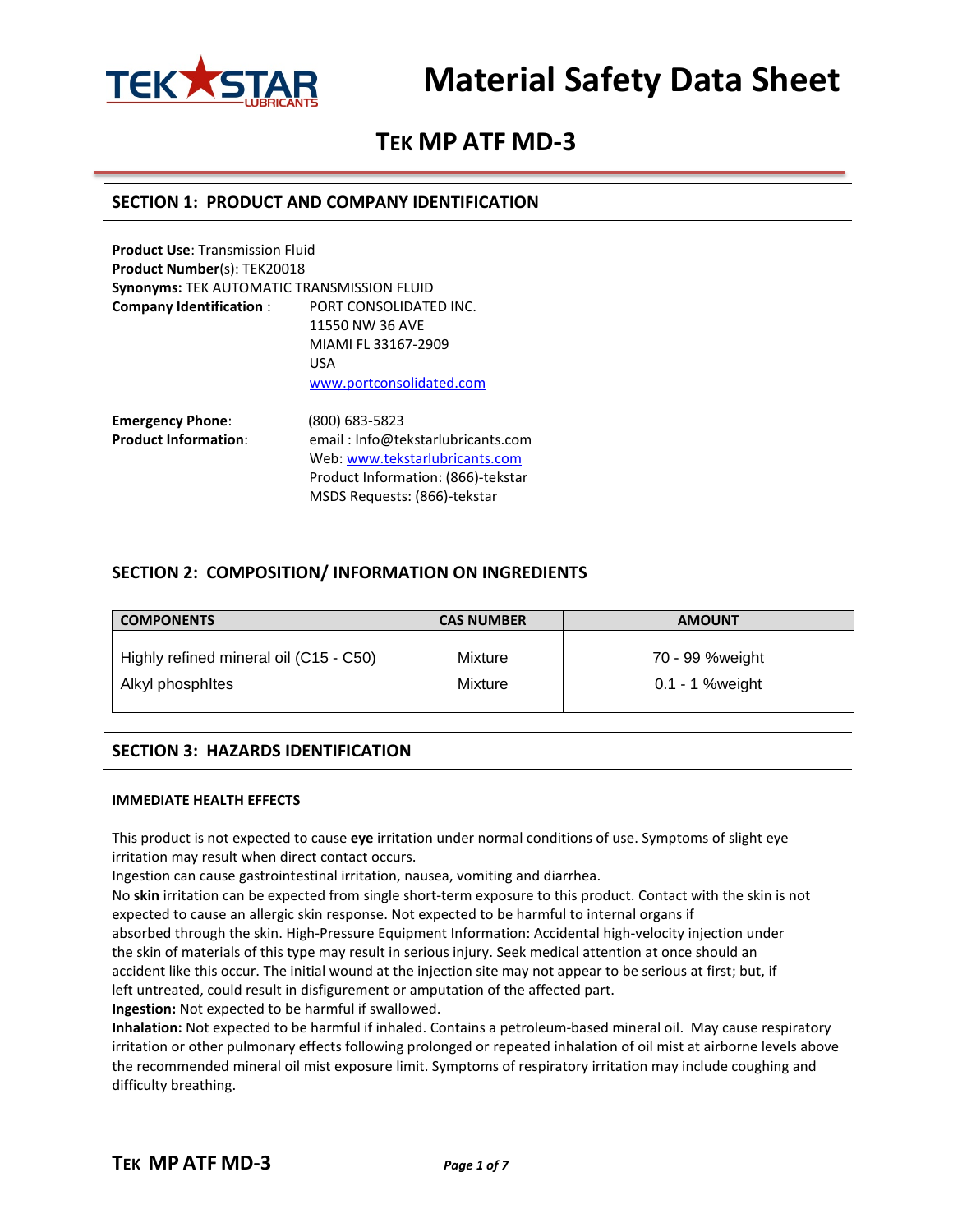

# **TEK MP ATF MD-3**

### **SECTION 4: FIRST AID MEASURES**

**Eye**: No specific first aid measures are required. As a precaution, remove contact lenses, if worn, and flush eyes with water.

**Skin:** No specific first aid measures are required. As a precaution, remove clothing and shoes if contaminated. To remove the material from skin, use soap and water. Discard contaminated clothing and shoes or thoroughly clean before reuse.

**Ingestion:** No specific first aid measures are required. Do not induce vomiting. As a precaution, get medical advice. **Inhalation**: No specific first aid measures are required. If exposed to excessive levels of material in the air, move the exposed person to fresh air. Get medical attention if coughing or respiratory discomfort occurs.

**Note to Physicians:** In an accident involving high-pressure equipment, this product may be injected under the skin. Such an accident may result in a small, sometimes bloodless, puncture wound. However, because of its driving force, material injected into a fingertip can be deposited into the palm of the hand.

Within 24 hours, there is usually a great deal of swelling, discoloration, and intense throbbing pain. Immediate treatment at a surgical emergency center is recommended..

# **SECTION 5: FIRE FIGHTING MEASURES**

Leaks/ruptures in high pressure system using materials of this type can create a fire hazard when in the vicinity of ignition sources.

#### **FIRE CLASSIFICATION:**

OSHA Classification (29 CFR 1910.1200): Not classified by OSHA as flammable or combustible.

#### **FLAMMABLE PROPERTIES:**

**Flashpoint:** (Cleveland Open Cup) 178 °C (352 °F) Minimum **Autoignition**: No data available **Flammability (Explosive) Limits (% by volume in air):** Lower: Not Applicable Upper: Not Applicable

**Extinguishing Media:** Use dry chemical, foam, carbon dioxide or water fog. Water or foam may cause frothing. Carbon dioxide and inert gas can displace oxygen. Use caution when applying carbon dioxide or inert gas in confined spaces.

**Protection of Fire Fighters:** Firefighters must use full bunker gear including NIOSH-approved positive pressure selfcontained breathing apparatus to protect against potential hazardous combustion or decomposition products and oxygen deficiencies.

### **SECTION 6: ACCIDENTAL RELEASE MEASURES**

**Spill Management:** Do not touch damaged containers or spilled material unless wearing appropriate protective equipment. Slipping hazard; do not walk through spilled material. Stop leak if you can do so without risk. For small spills, absorb or cover with dry earth, sand, or other inert non-combustible absorbent material and place into waste containers for later disposal. Contain large spills to maximize product recovery or disposal. Prevent entry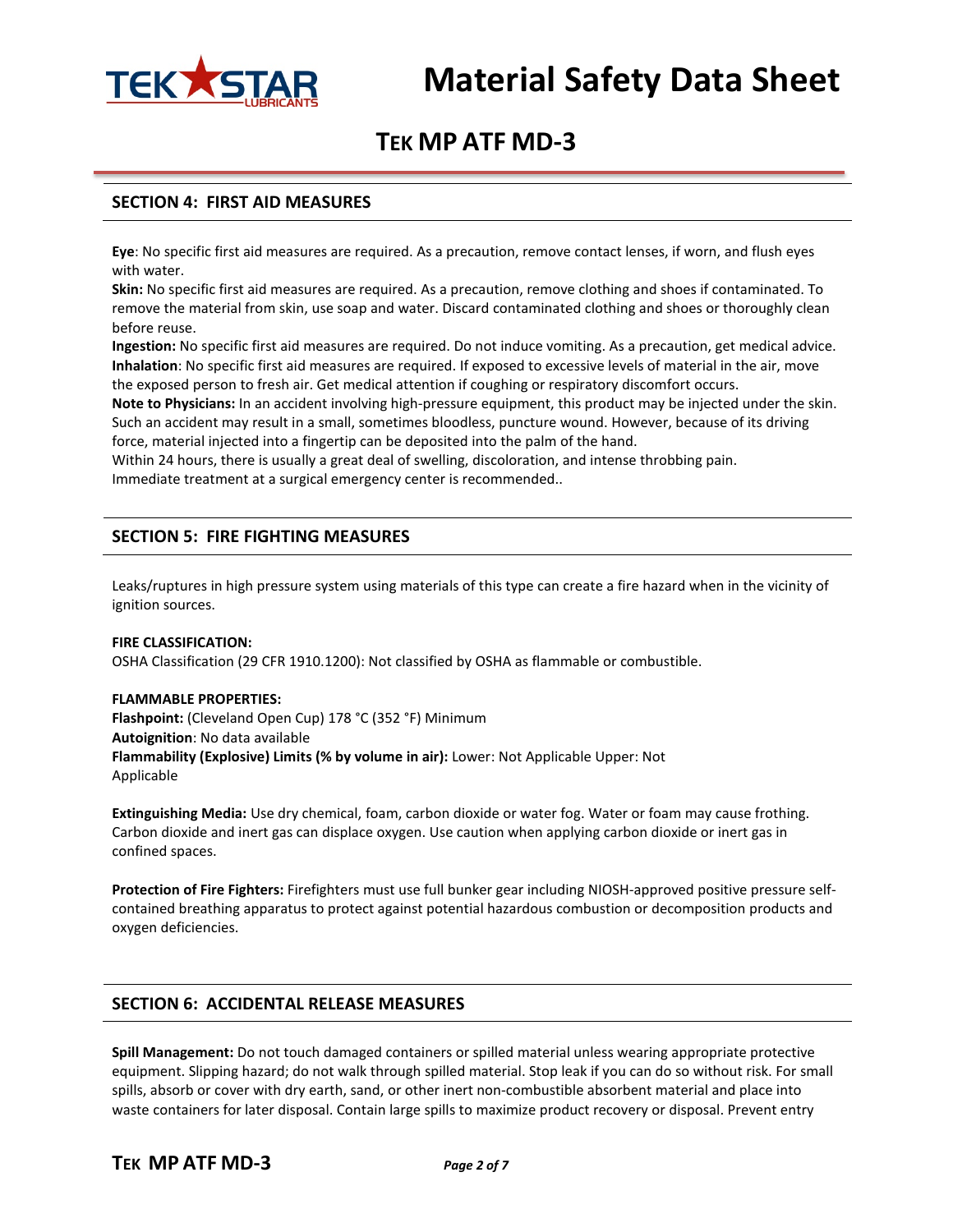

# **TEK MP ATF MD-3**

into waterways or sewers. In urban area, cleanup spill as soon as possible. In natural environments, seek cleanup advice from specialists to minimize physical habitat damage. This material will float on water. Absorbent pads and similar materials can be used. Comply with all laws and regulations.

**Reporting:** Report spills to local authorities as appropriate or required.

# *SECTION 7: HANDLING AND STORAGE*

**Handling:** Keep containers closed and do not handle or store near heat, sparks, or any other potential ignition sources. Avoid contact with oxidizing agents. Never siphon by mouth. Avoid contact with eyes, skin, and clothing. Avoid contamination and extreme temperatures.

Empty containers may contain product residues that can ignite with explosive force. Drain and purge equipment, as necessary, to remove material residues. Follow proper entry procedures, including compliance with 29 CFR 1910.146 prior to entering confined spaces such as tanks or pits. Use appropriate respiratory protection when concentrations exceed any established occupational exposure level (See Section 8). Promptly remove contaminated clothing. Wash exposed skin thoroughly with soap and water after handling.

Do not pressurize, cut, weld, braze solder, drill, grind or expose containers to flames, sparks, heat or other potential ignition sources. Protect containers against physical damage. Consult appropriate federal, state and local authorities before reusing, reconditioning, reclaiming, recycling or disposing of empty containers and/or waste residues of this product.

**Storage:** Keep container tightly closed. Store in a cool, dry, well-ventilated area. Store only in approved containers. Do not store with strong oxidizing agents. Do not store at elevated temperatures. Avoid storing product in direct sunlight for extended periods of time. Storage area must meet OSHA requirements and applicable fire codes. Consult appropriate federal, state and local authorities before reusing, reconditioning, reclaiming, recycling or disposing of empty containers or waste residues of this product.

# **SECTION 8: EXPOSURE CONTROLS/PERSONAL PROTECTION**

#### **GENERAL CONSIDERATIONS:**

Use good personal hygiene practices. Wash hands and other exposed skin areas with plenty of mild soap and water before eating, drinking, smoking, use of toilet facilities, or leaving work. DO NOT use gasoline, kerosene, solvents or harsh abrasives as skin cleaners. Since specific exposure standards/control limits have not been established for this product, the "Oil Mist, Mineral" exposure limits shown below are suggested as minimum control guidelines.

#### **ENGINEERING CONTROLS:**

Provide exhaust ventilation or other engineering controls to keep the airborne concentrations of mists and/or vapors below the recommended exposure limits (see below). An eye wash station and safety shower should be located near the work-station.

#### **PERSONAL PROTECTIVE EQUIPMENT**

**TEK MP ATF MD-3** *Page 3 of 7*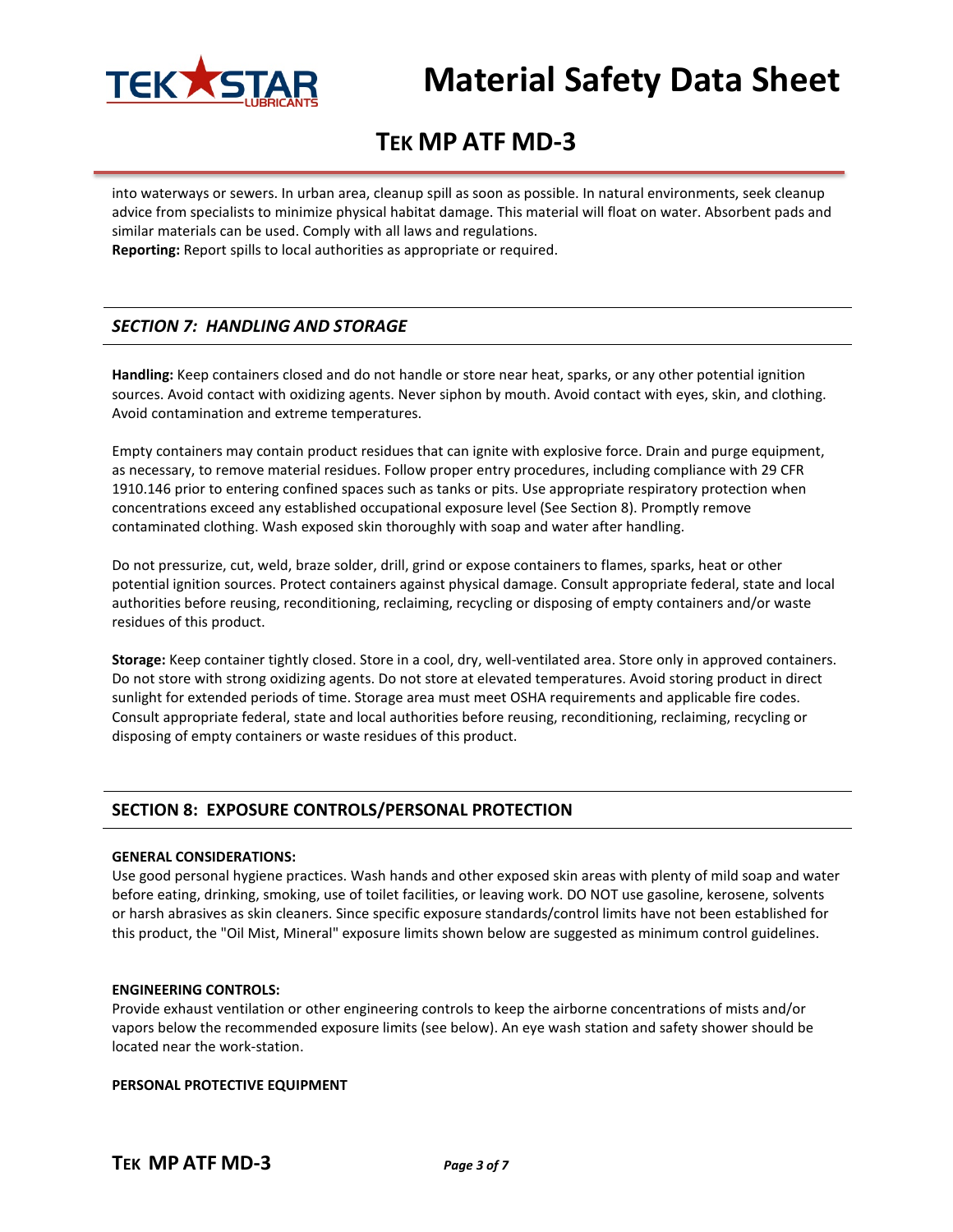

# **TEK MP ATF MD-3**

**Eye/Face Protection:** No special eye protection is normally required. Where splashing is possible, wear safety glasses with side shields as a good safety practice.

**Skin Protection:** No special protective clothing is normally required. Where splashing is possible, select protective clothing depending on operations conducted, physical requirements and other substances in the workplace. Suggested materials for protective gloves include: 4H (PE/EVAL), Nitrile Rubber, Silver Shield, Viton. **Respiratory Protection:** No respiratory protection is normally required.

If user operations generate an oil mist, determine if airborne concentrations are below the occupational exposure limit for mineral oil mist. If not, wear an approved respirator that provides adequate protection from the measured concentrations of this material. For air-purifying respirators use a particulate cartridge.

Use a positive pressure air-supplying respirator in circumstances where air-purifying respirators may not provide adequate protection.

#### **Occupational Exposure Limits:**

| Component                             | <b>Agency</b>      | TWA        | <b>STEL</b>       |       | <b>Ceiling Notation</b> |
|---------------------------------------|--------------------|------------|-------------------|-------|-------------------------|
| Highly refined mineral oil (C15 -C50) | ACGIH              | 5 mg/m $3$ | $10 \text{ mg/m}$ | $-$   | $- -$                   |
| Highly refined mineral oil (C15 -C50) | OSHA $Z-1$ 5 mg/m3 |            | $-$               | $- -$ | $- -$                   |

Consult local authorities for appropriate values.

### **SECTION 9: PHYSICAL AND CHEMICAL PROPERTIES**

**Attention:** The data below are typical values and do not constitute a specification.

**Color:** Red **Physical State:** Liquid **Odor**: Petroleum odor **pH:** Not Applicable **Vapor Pressure:** <0.01 mmHg @ 37.8 °C (100 °F) **Vapor Density (Air = 1):** >1 **Boiling Point:** 315°C (599°F) **Solubility:** Soluble in hydrocarbons; insoluble in water Freezing Point: **Not Applicable @ 15.6°C (60.1°F) / 15.6°C (60.1°F) Density:** 0.85 kg/l @ 15°C (59°F) (Typical) **Viscosity:** 7 mm2/s @ 100°C (212°F) (Typical)

# **SECTION 10: STABILITY AND REACTIVITY**

**Chemical Stability:** This material is considered stable under normal ambient and anticipated storage and handling conditions of temperature and pressure.

**Incompatibility With Other Materials:** May react with strong acids or strong oxidizing agents, such as chlorates, nitrates, peroxides, etc.

**Hazardous Decomposition Products:** None known (None expected)

**Hazardous Polymerization:** Hazardous polymerization will not occur.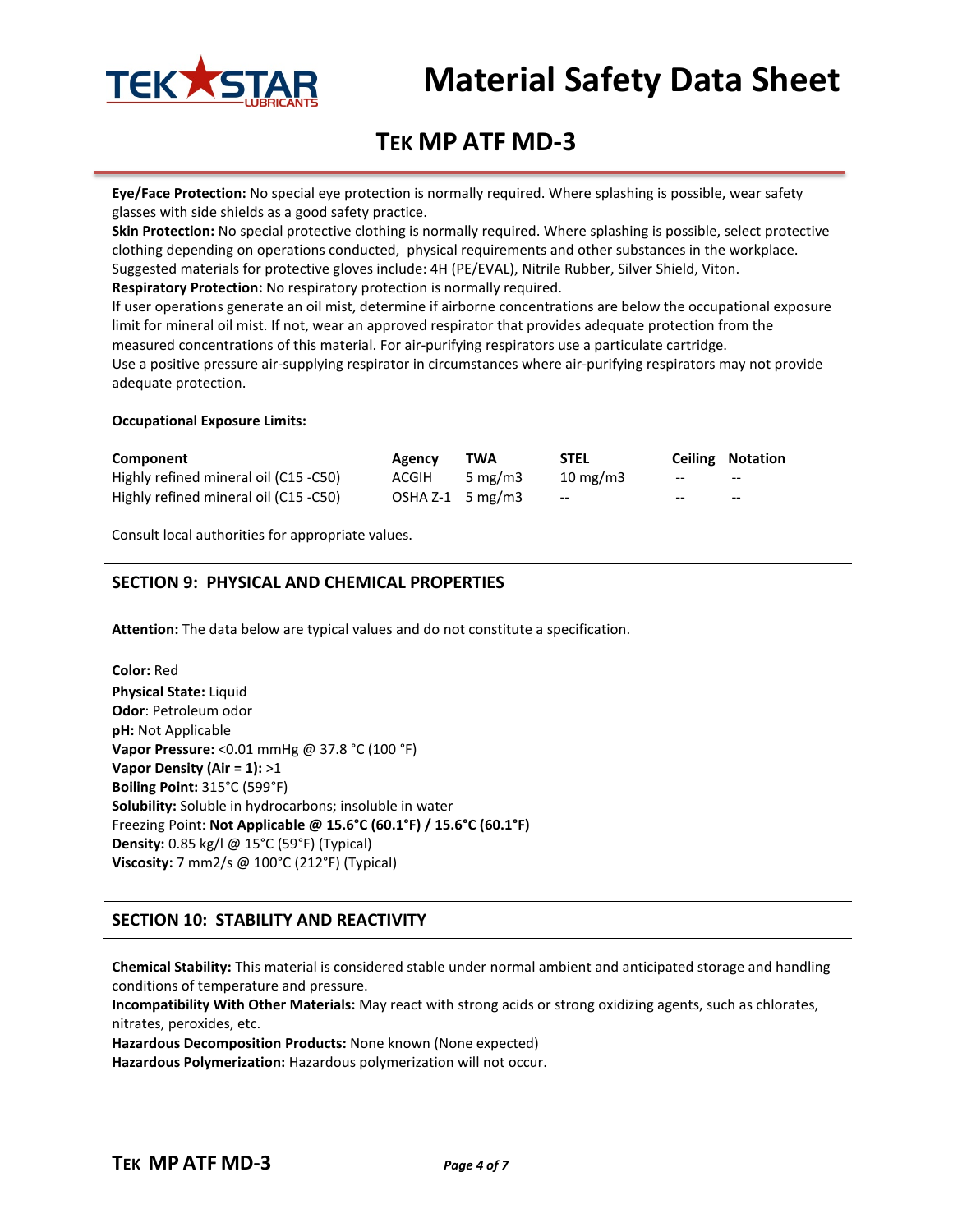

# **TEK MP ATF MD-3**

### **SECTION 11: TOXICOLOGICAL INFORMATION**

**Irritation:** The eye irritation hazard is based on evaluation of data for similar materials or product components. **Skin Irritation:** The skin irritation hazard is based on evaluation of data for similar materials or product components.

**Skin Sensitization**: The skin sensitization hazard is based on evaluation of data for similar materials or product components.

**Acute Dermal Toxicity**: The acute dermal toxicity hazard is based on evaluation of data for similar materials or product components.

**Acute Oral Toxicity:** The acute oral toxicity hazard is based on evaluation of data for similar materials or product components.

**Acute Inhalation Toxicity:** The acute inhalation toxicity hazard is based on evaluation of data for similar materials or product components.

#### **ADDITIONAL TOXICOLOGY INFORMATION:**

This product contains petroleum base oils which may be refined by various processes including severe solvent extraction, severe hydrocracking, or severe hydrotreating. None of the oils requires a cancer warning under the OSHA Hazard Communication Standard (29 CFR 1910.1200). These oils have not been listed in the National Toxicology Program (NTP) Annual Report nor have they been classified by the International Agency for Research on Cancer (IARC) as; carcinogenic to humans (Group 1), probably carcinogenic to humans (Group 2A), or possibly carcinogenic to humans (Group 2B). These oils have not been classified by the American Conference of Governmental Industrial Hygienists (ACGIH) as: confirmed human carcinogen (A1), suspected human carcinogen (A2), or confirmed animal carcinogen with unknown relevance to humans (A3).

### **SECTION 12: ECOLOGICAL INFORMATION**

#### **ECOTOXICITY**

Analysis for ecological effects has not been conducted on this product. However, if spilled, this product and any contaminated soil or water may be harmful to human, animal, and aquatic life. Also, the coating action associated with petroleum and petroleum products can be harmful or fatal to aquatic life and waterfowl.

# **ENVIRONMENTAL FATE**

An environmental fate analysis is not available for this specific product. Plants and animals may experience harmful or fatal effects when coated with petroleum products. Petroleum-based (mineral) lubricating oils normally will float on water. In stagnant or slow-flowing waterways, an oil layer can cover a large surface area. As a result, this oil layer might limit or eliminate natural atmospheric oxygen transport into the water. With time, if not removed, oxygen depletion in the waterway may be sufficient to cause a fish kill or create an anaerobic environment. This material contains phosphorus which is a controlled element for disposal in effluent waters in most sections of North America. Phosphorus is known to enhance the formation of algae. Severe algae growth can reduce oxygen content in the water possibly below levels necessary to support marine life.

### **SECTION 13: DISPOSAL CONSIDERATIONS**

**Waste from Residues:** Dispose of waste material according to Local, State, Federal, and Provincial Environmental Regulation.

Empty containers may contain hazardous residues (vapors, liquid, and/or solid). Do not reuse the empty container without commercial cleaning or reconditioning.

Take used motor oils to a used oil collection center.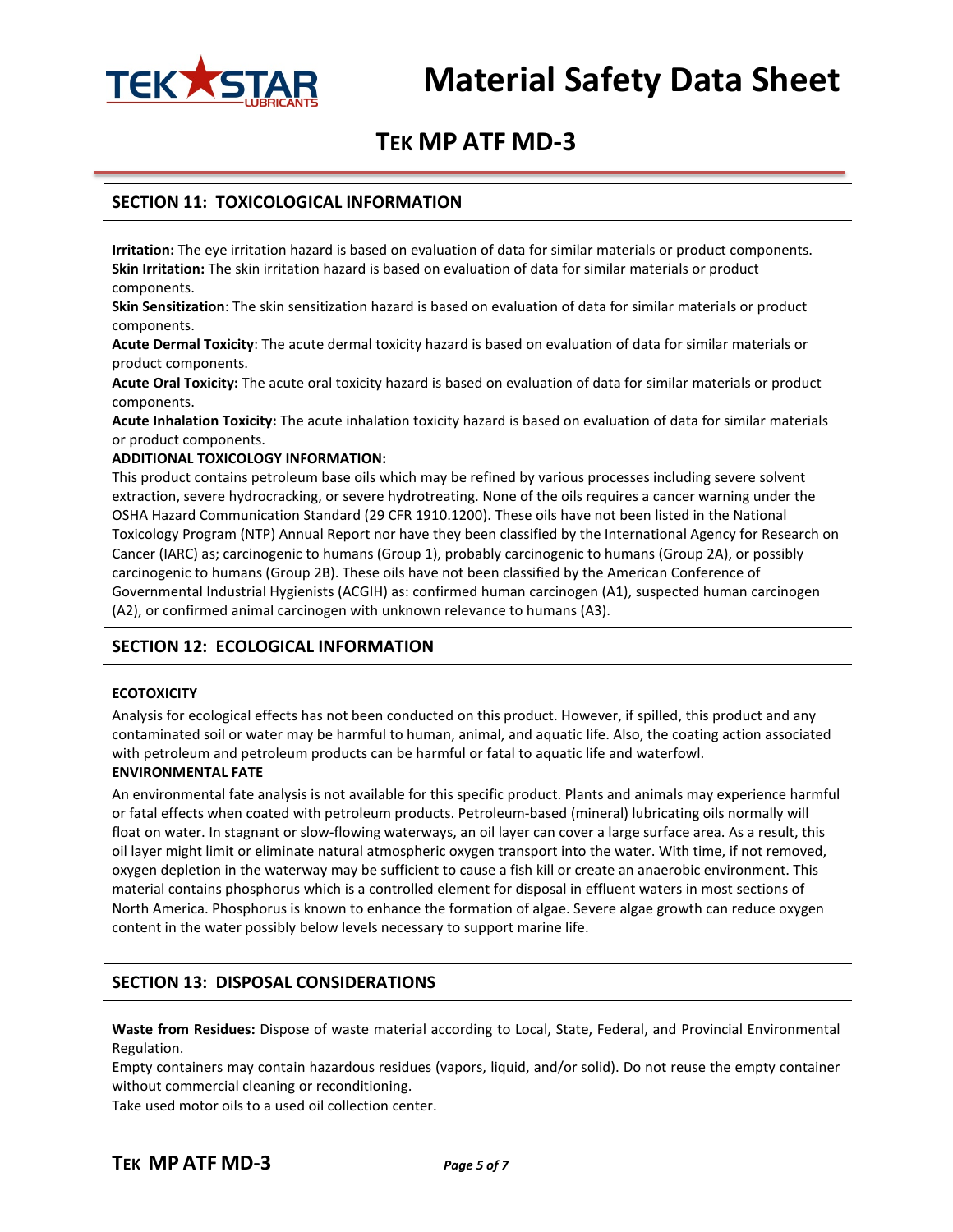

# **TEK MP ATF MD-3**

**Contaminated Packaging:** No consideration given when disposed of according to local, state, and Federal regulations.

## **SECTION 14: TRANSPORT INFORMATION**

The description shown may not apply to all shipping situations. Consult 49CFR, or appropriate Dangerous Goods Regulations, for additional description requirements (e.g., technical name) and mode-specific or quantity-specific shipping requirements.

**U.S. Department of Transportation (DOT) 49 - CFR 172.101 US DOT Status:** Not regulated by the U.S. Department of Transportation as a hazardous material **Proper Shipping Name:** Not regulated. **Hazard Class:** Not regulated. **Packing Group:** Not applicable. **UN/NA Number:** Not regulated **Reportable Quantity:** A Reportable Quantity (RQ) has not been established for this material. **Emergency Response Guide No.:** Not applicable.

### **SECTION 15: REGULATORY INFORMATION**

| EPCRA 311/312 CATEGORIES:         | 1. Immediate (Acute) Health Effects: NO<br>2. Delayed (Chronic) Health Effects: NO |  |
|-----------------------------------|------------------------------------------------------------------------------------|--|
|                                   | 3. Fire Hazard: NO                                                                 |  |
|                                   | 4. Sudden Release of Pressure Hazard: NO                                           |  |
|                                   | 5. Reactivity Hazard: NO                                                           |  |
| <b>REGULATORY LISTS SEARCHED:</b> |                                                                                    |  |
| 01-1=IARC Group 1                 | 03=EPCRA 313                                                                       |  |
| 01-2A=IARC Group 2A               | 04=CA Proposition 65                                                               |  |
| 01-2B=IARC Group 2B               | 05=MA RTK                                                                          |  |
| 02=NTP Carcinogen                 | 06=NJ RTK                                                                          |  |
|                                   | N7=PA RTK∩                                                                         |  |

No components of this material were found on the regulatory lists above.

#### **CHEMICAL INVENTORIES:**

All components comply with the following chemical inventory requirements: AICS (Australia), DSL (Canada), EINECS (European Union), ENCS (Japan), IECSC (China), KECI (Korea), PICCS (Philippines), TSCA (United States).

#### **NEW JERSEY RTK CLASSIFICATION:**

Under the New Jersey Right-to-Know Act L. 1983 Chapter 315 N.J.S.A. 34:5A-1 et. seq., the product is to be identified as follows: PETROLEUM OIL (Automatic transmission fluid)

#### **WHMIS CLASSIFICATION:**

This product is not considered a controlled product according to the criteria of the Canadian Controlled Products Regulations..